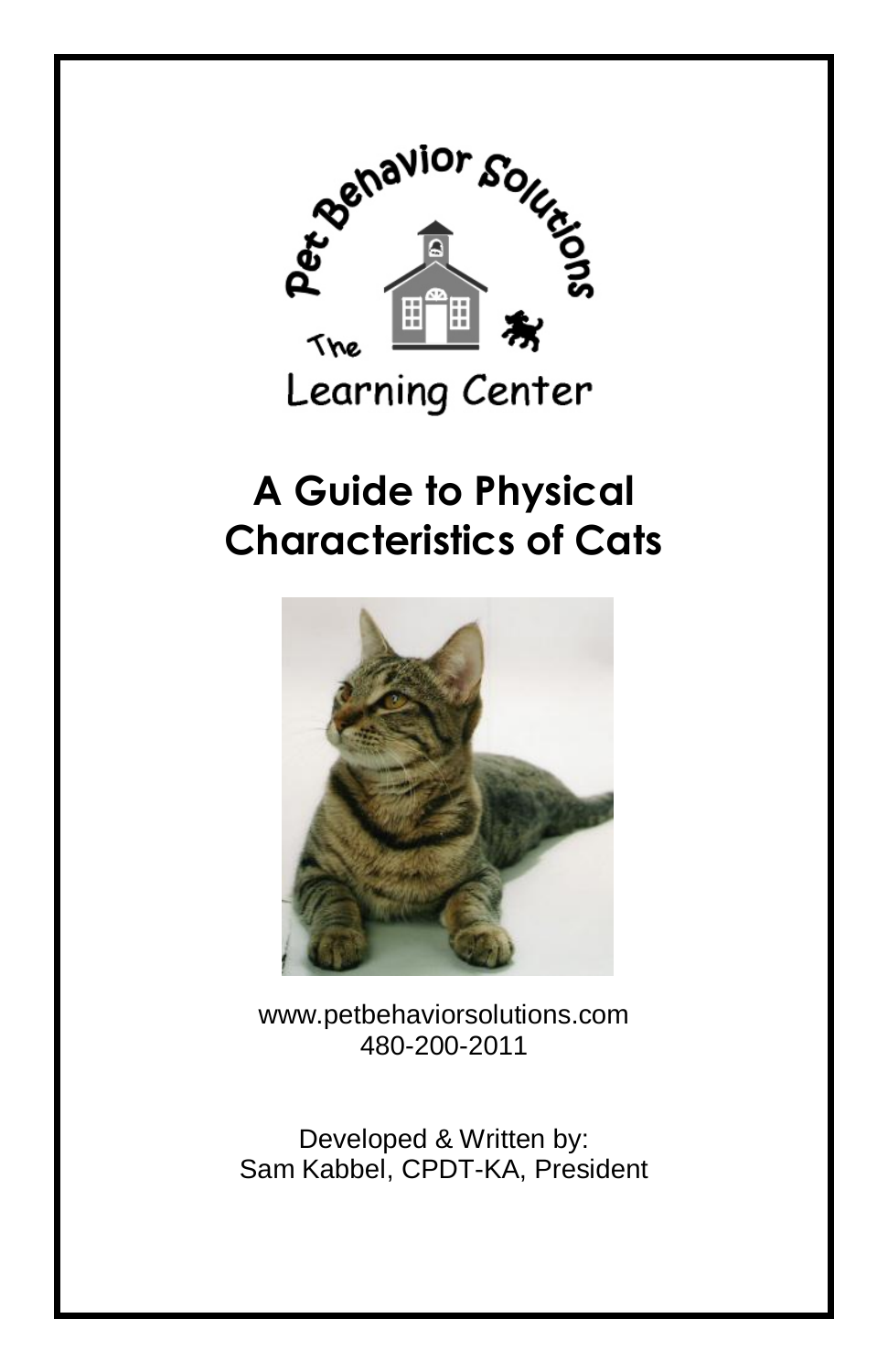# **Non Pedigreed Cat Breeds**



Domestic Short Hair



Domestic Medium Hair



Domestic Long Hair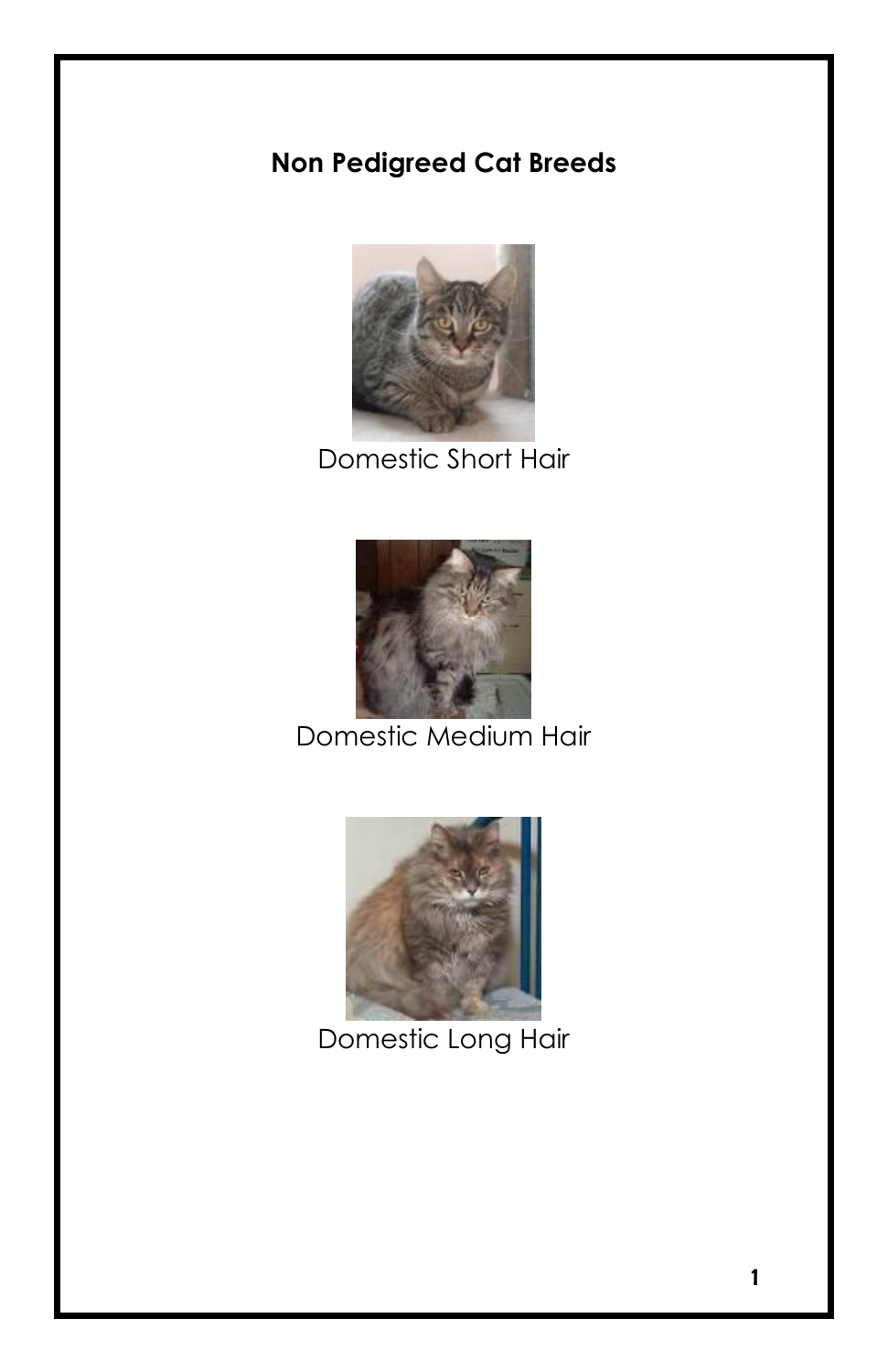## **Body Types**



Cobby – short body, broad, heavy boned and low on legs (usually low activity)



Intermediate – Neither short bodied nor long bodied (usually medium activity)



Oriental – long, lean and tubular (usually high activity)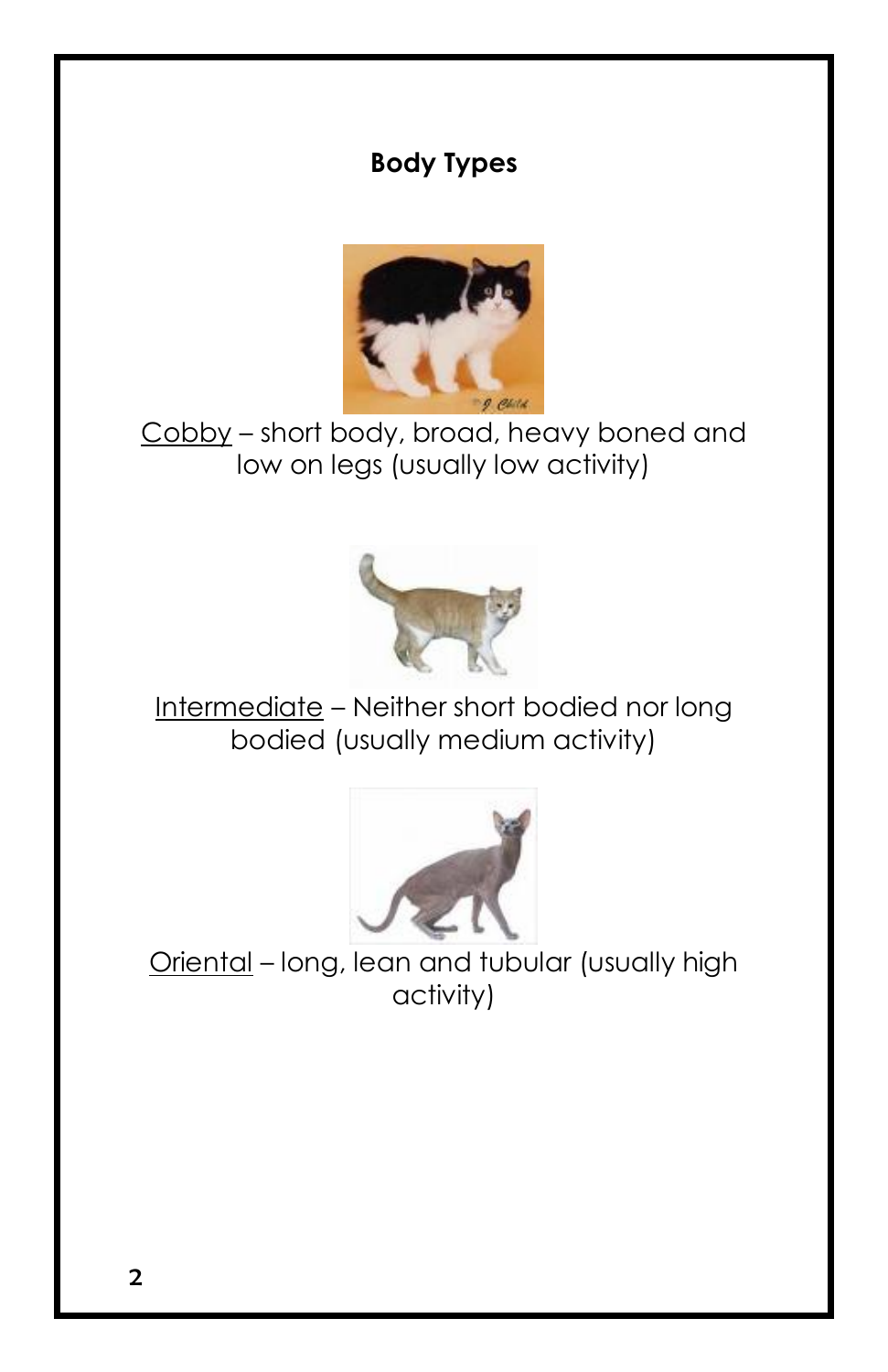## **Head Shapes**



Round head shape



Rectangle head shape



Wedge head shape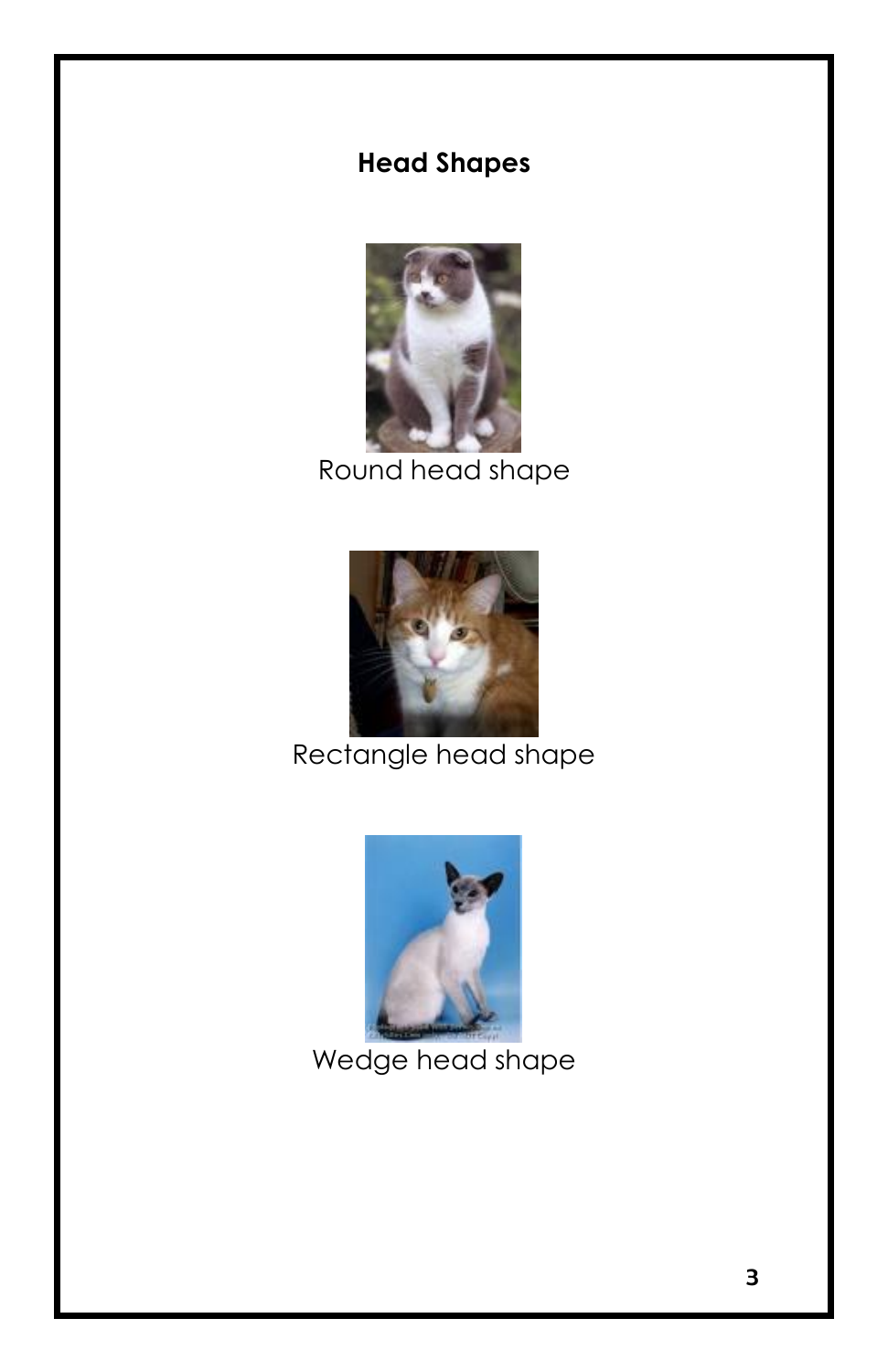#### **Solid Colors**



Black: jet black, (Ebony in some breeds)



Blue: blue-gray; the dilute of black



Brown: dark brown, called Sable/Seal in Burmese or Siamese



Chocolate / Chestnut: medium-dark brown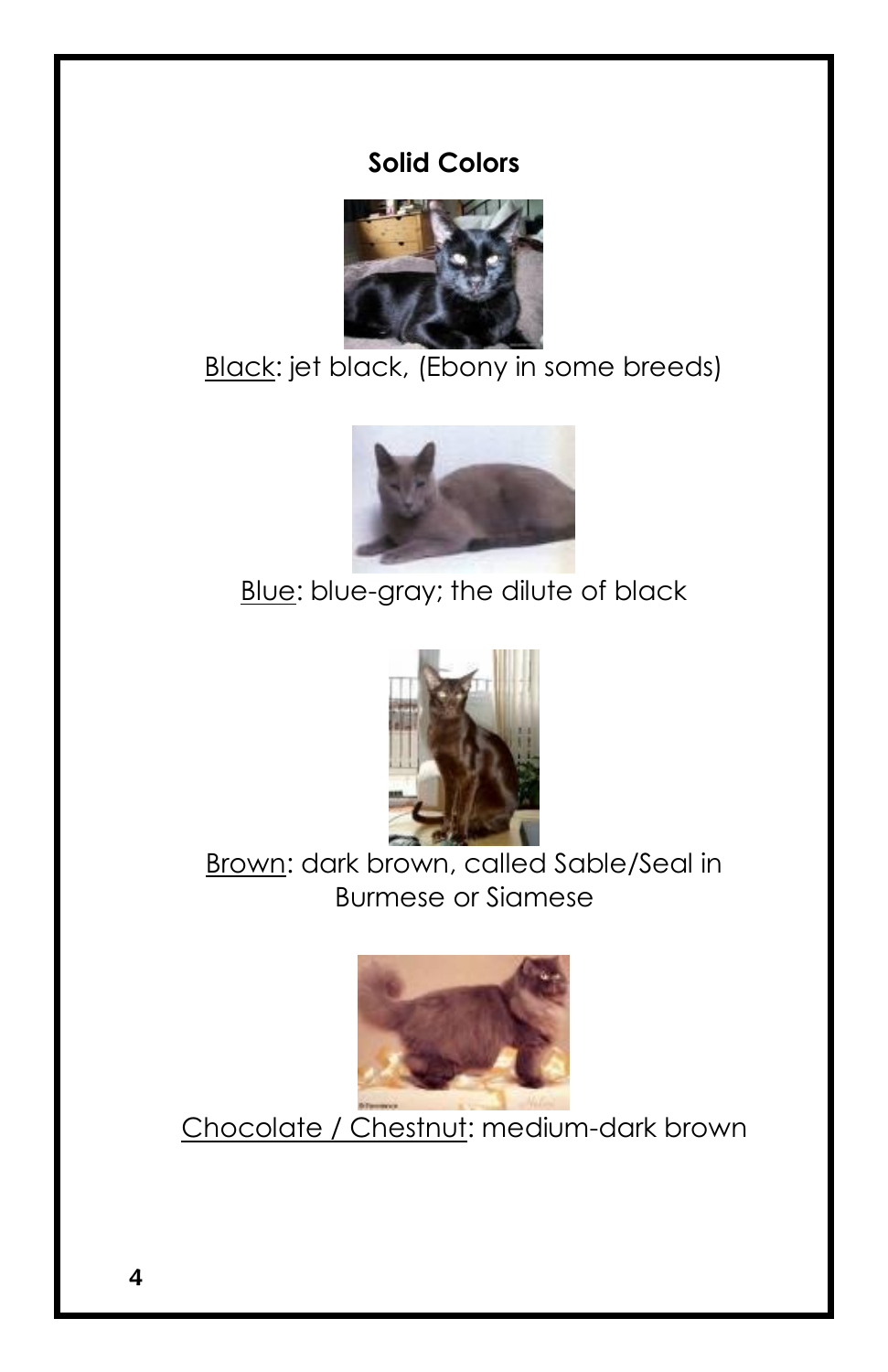

# Cinnamon: milk-chocolate / light brown



## Cream: buff (dilute of red) faint Tabby markings



# Fawn: "hotter" version of cream



Lavender / Lilac / Frost: warm blue-brown, or pinkish frosty gray (dilute of chocolate)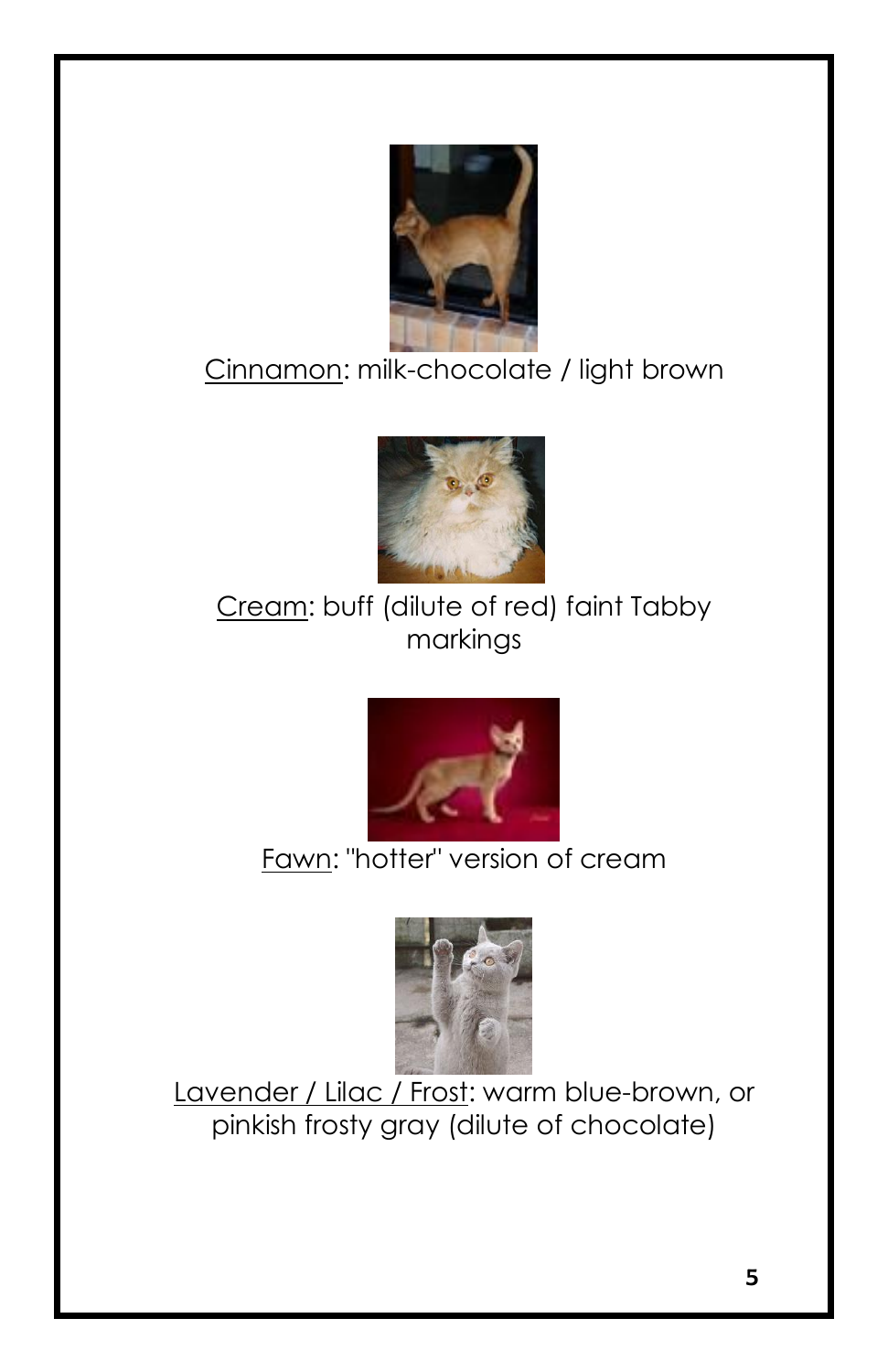

Red: ginger colored, faint Tabby markings



Seal: very dark brown



White: blue, green, orange or gold, or odd eyed varieties (one blue and one green or gold), also green-eyed whites. White cats with blue eyes are more likely to be deaf than a white cat with gold or green eyes.

## **Tabby Patterns**

All Tabbies have thin pencil lines on the face, significant marking around the eyes and the classic Tabby "M" on the forehead. Individual hairs are striped with alternate light and dark bands called "agouti".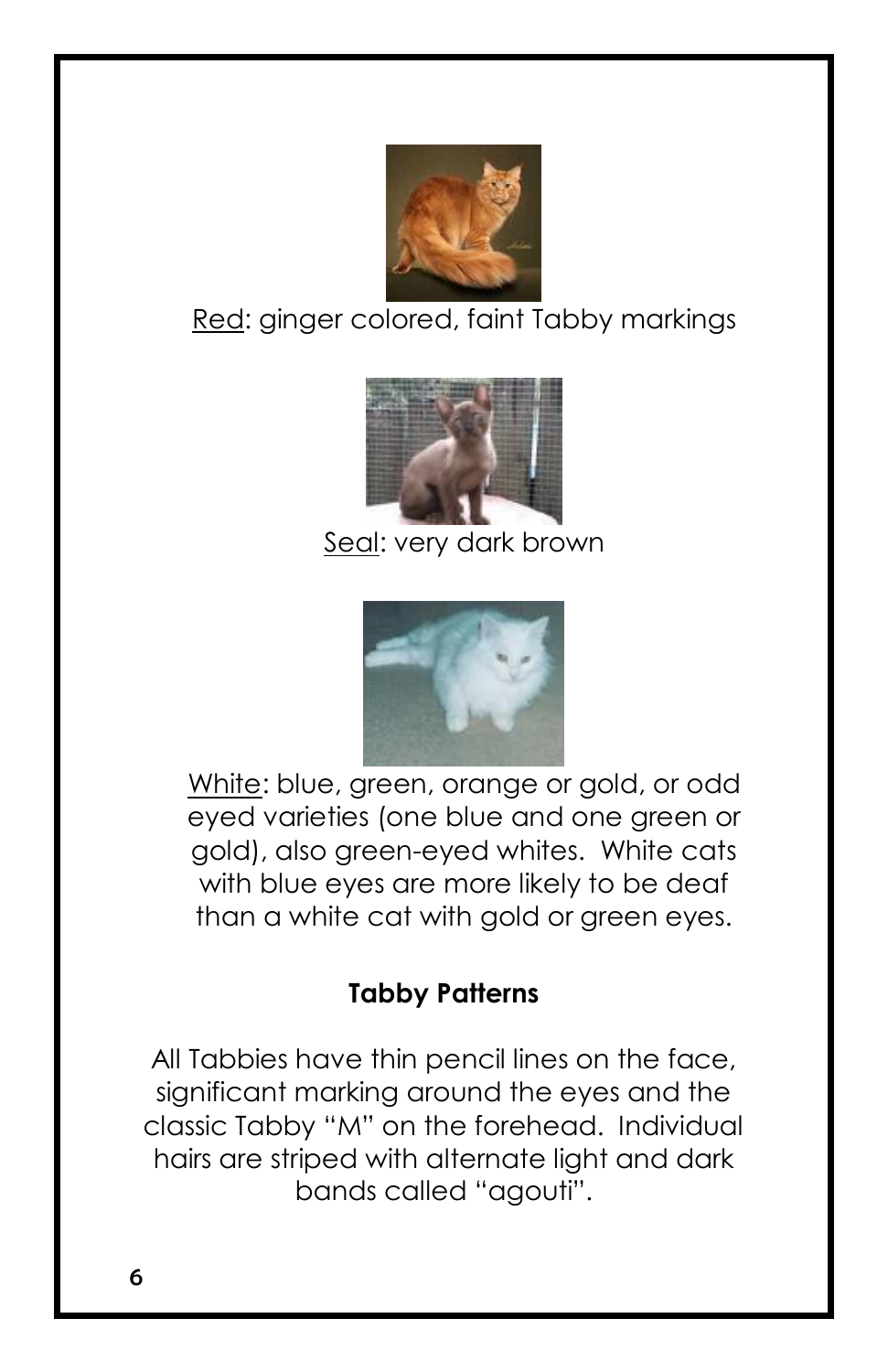

Classic Tabby: The "blotched" tabby pattern with dark stripes down length of back and dark swirls (bull's-eye) on sides of the body.



Mackerel Tabby: Vertical unbroken thin lines instead of swirls. Narrow spine lines and "necklaces". The stripes should not break up into spots.



Marble Tabby: Modified version of classic tabby with swirled, clouding effect.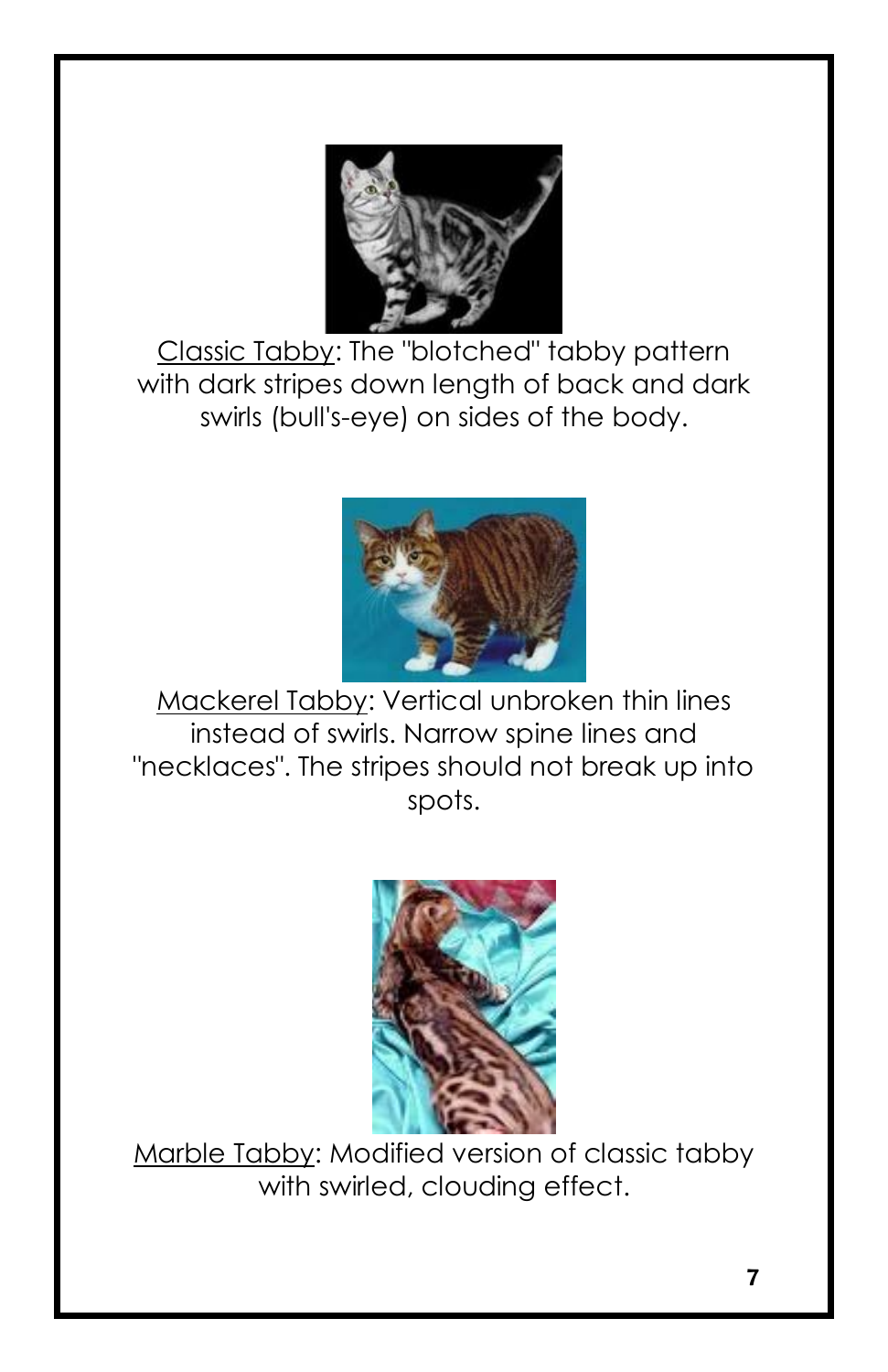

Patched Tabby: Tabby pattern overlaid on a Tortie background e.g. deep red markings on red patched areas and black markings on brown patched areas.



Spotted Tabby: Vertical bars of color are broken up into spots on the body. Stripes on leg, tail, and face. Spots should be round, rather than elongated and often vertically aligned. Spine lines should be broken into spots.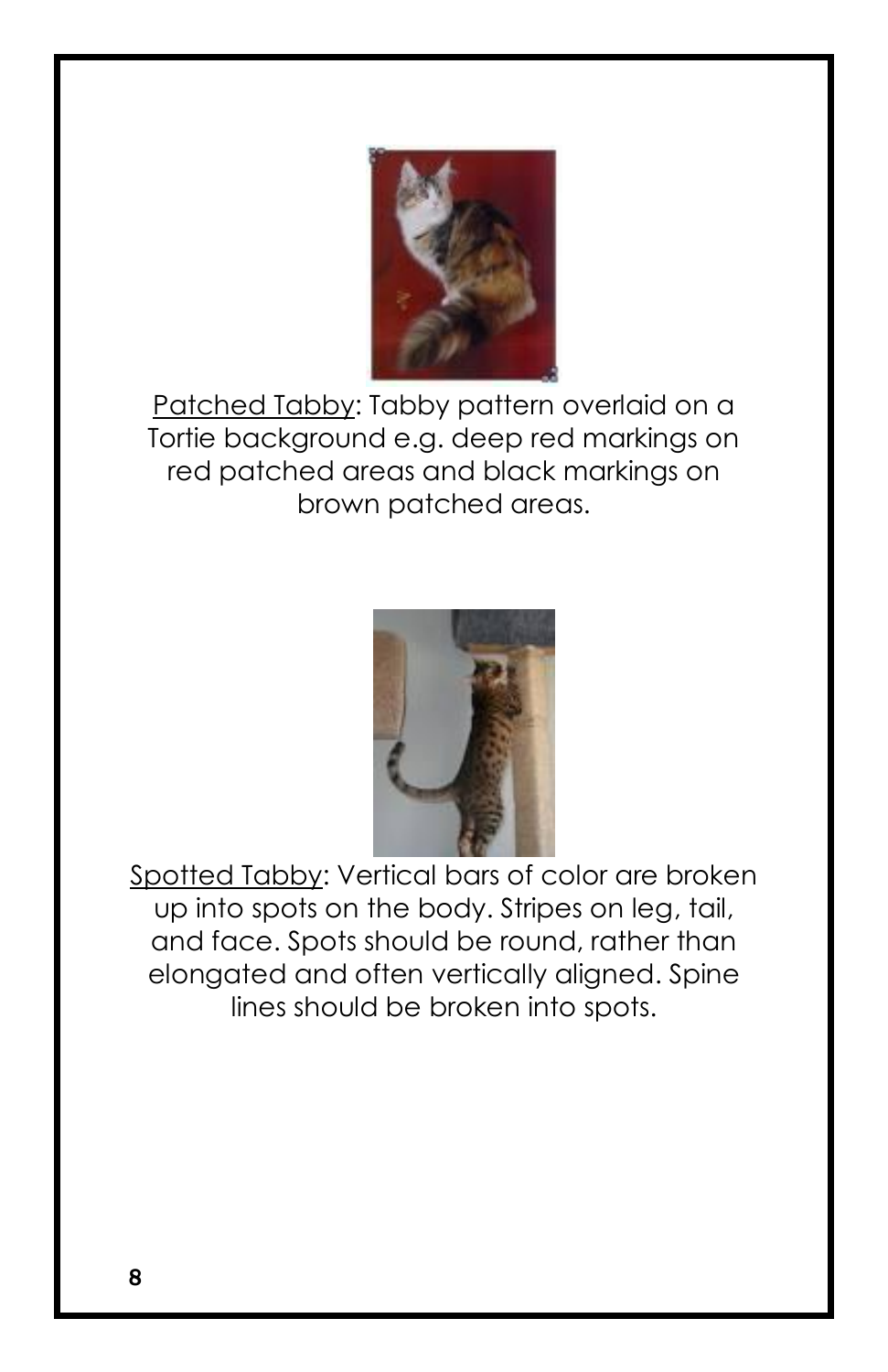

Leopard Tabby: Modified version of Spotted Tabby. Round spots, colored to root of hair, ideally the spots are randomly placed, not vertically aligned. Found in hybrid cats (e.g. Bengal) where the spotted pattern differs from the spotted tabby.



Ticked Tabby: Ticked pattern with ticked body, tabby barring on face, legs and tail, at least one necklace, darker dorsal region, pale lower parts.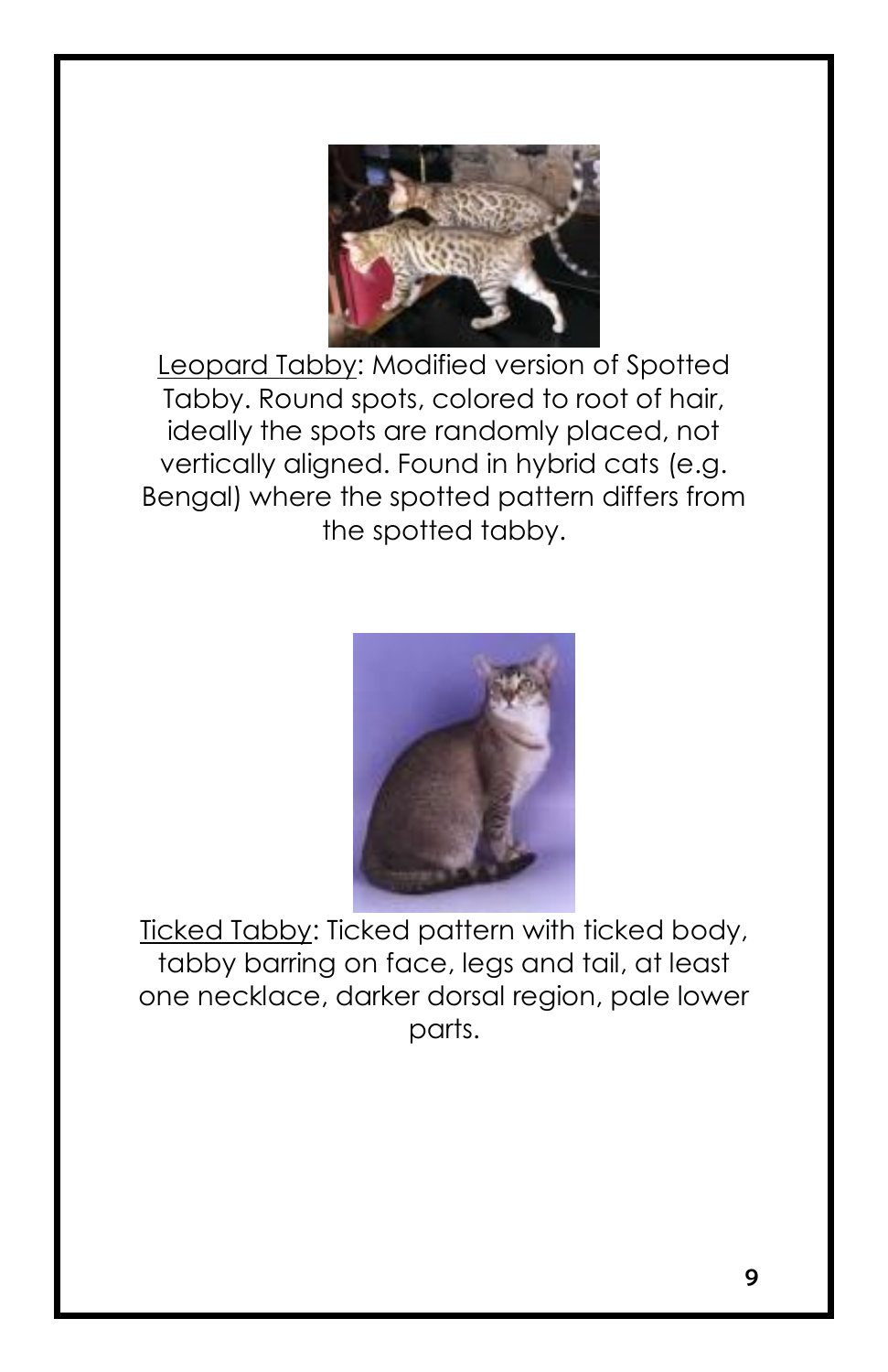#### **Tabby Colors**



## Blue Tabby: cream/ivory-blue base, slate blue markings



Brown Tabby: coppery-brown base, black markings



Chocolate / Chestnut Tabby: cream base, milk-chocolate brown markings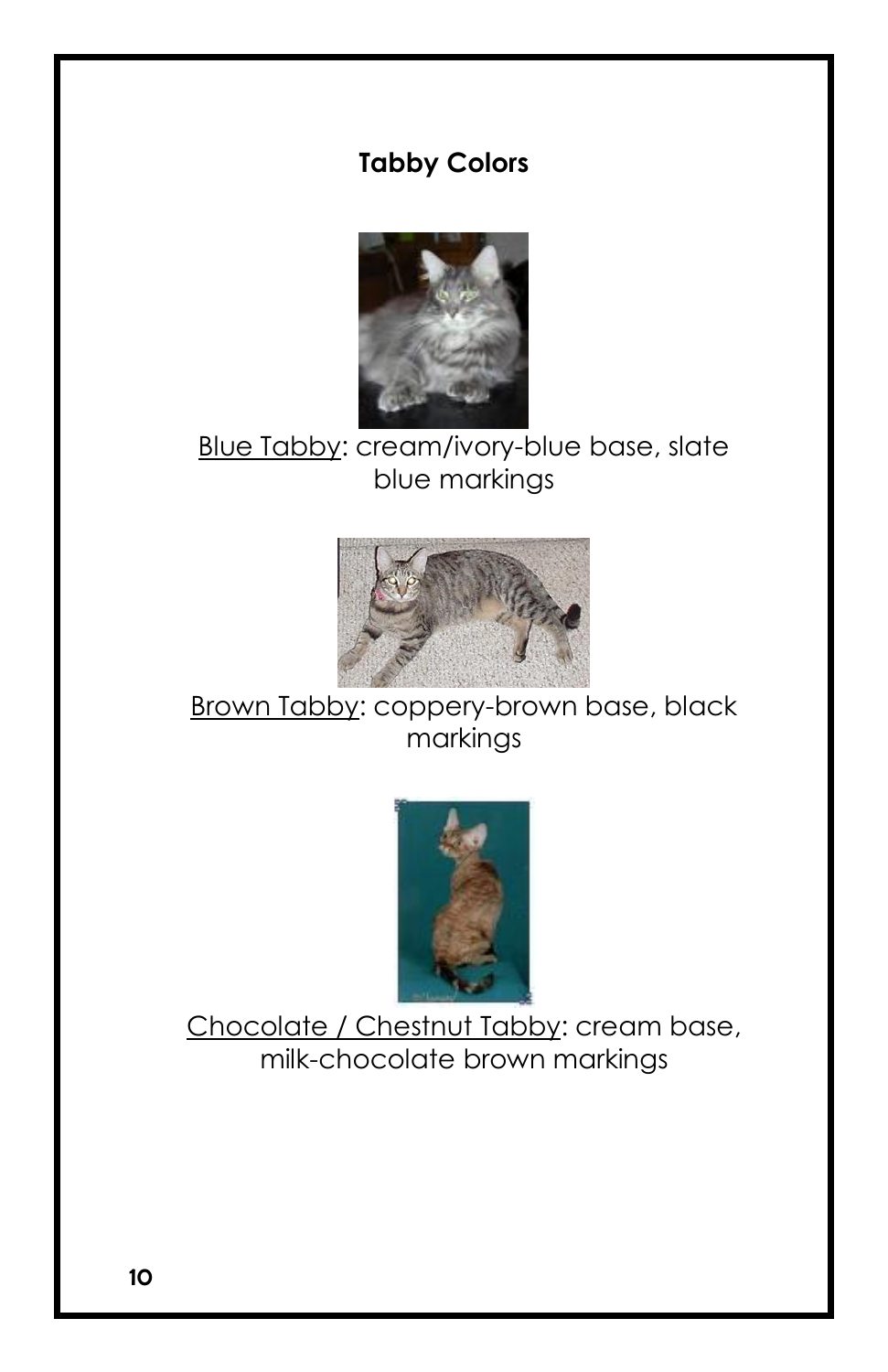

#### Cameo / Red Silver Tabby: cream base, pale red markings



#### Caramel Tabby: cream base, biscuit-color markings



#### Cinnamon Tabby: pale brown base, cinnamon markings



Cream Tabby: pale cream base, fawn markings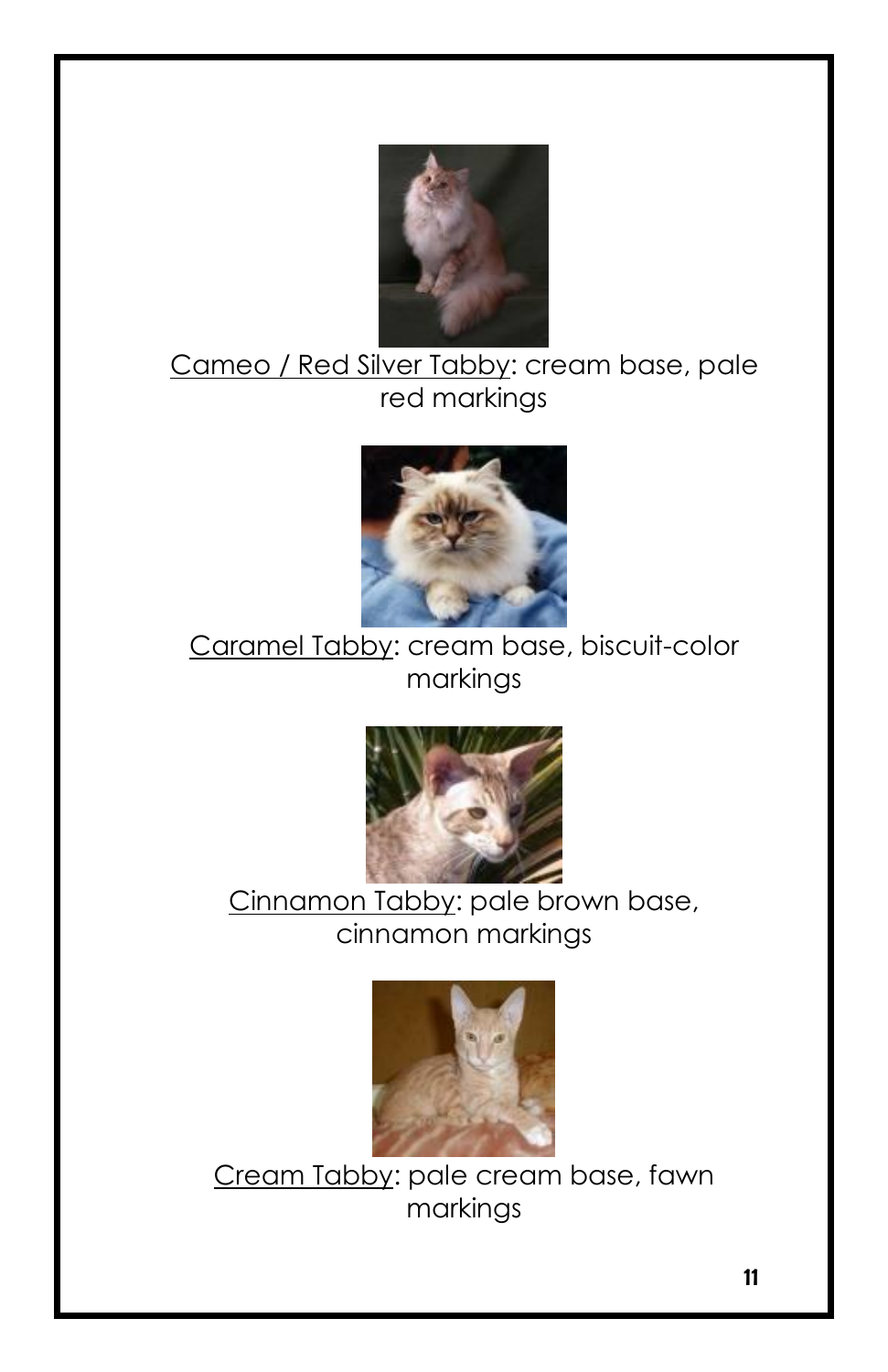

#### Fawn Tabby: pale pink-beige base, lilac markings



#### Golden Tabby: tabby on golden undercoat (chinchilla/shaded)



Lavender / Lilac Tabby: milky cream base, frosty gray markings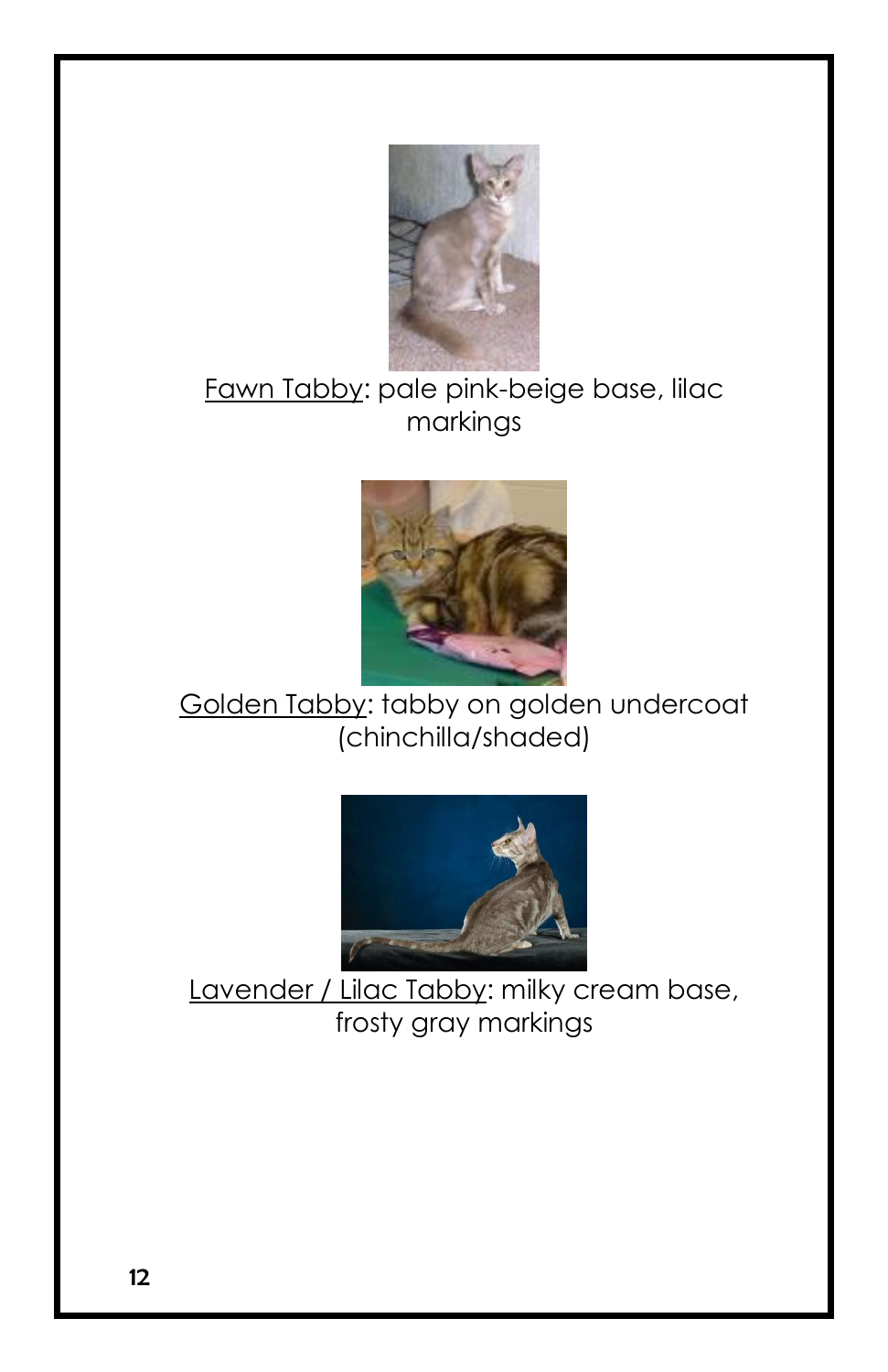

#### Red Tabby: pale red base, deep red markings



Silver Tabby - silver base with black markings - mutation that removes the appearance of yellowish-tan pigmentation

#### **Piebald (white with any other color or pattern) and Tortoiseshell Patterns/Colors**



Bicolor– one to two thirds white with patches of color on the head and torso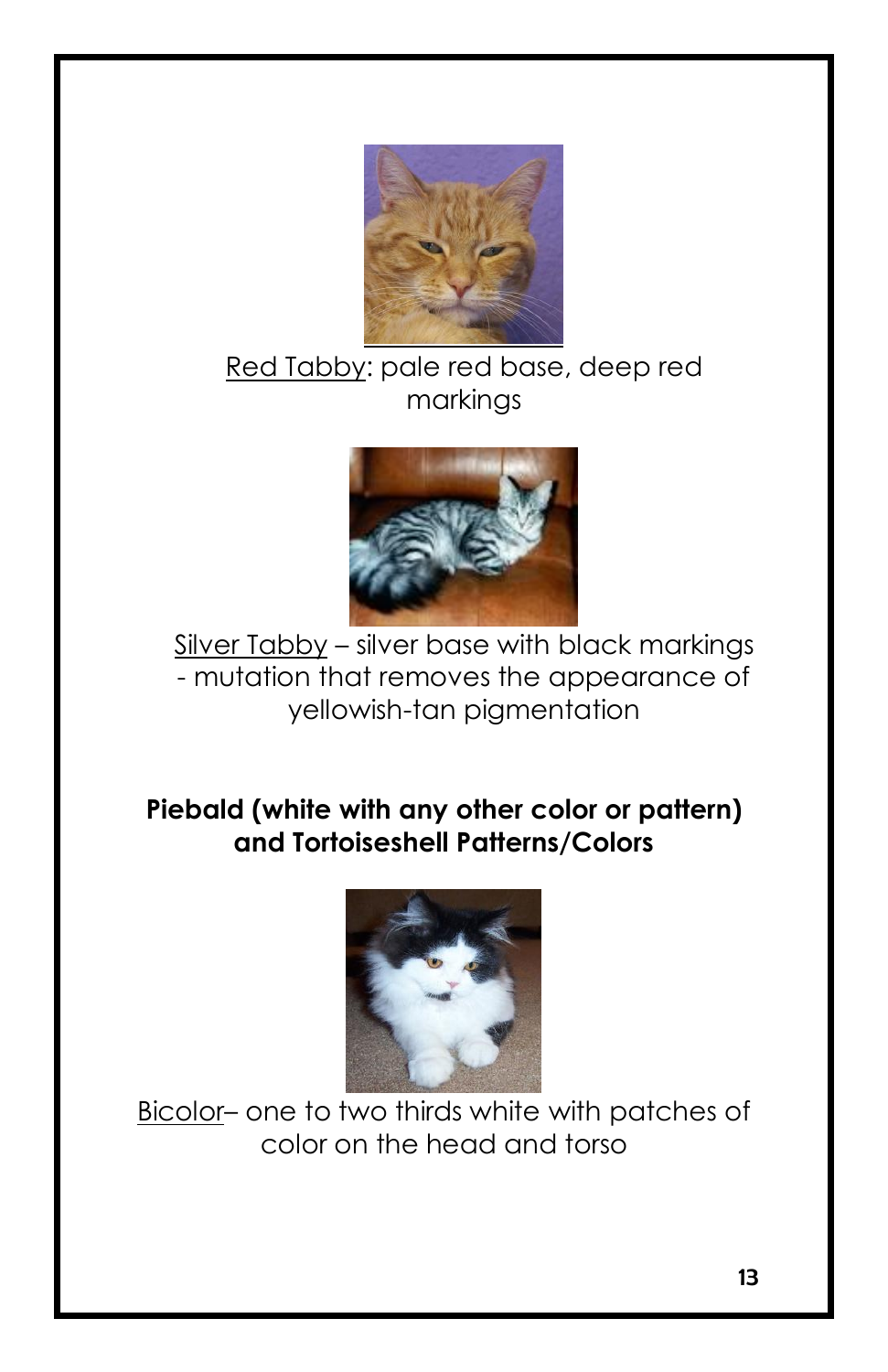

Harlequin – mostly white with several large patches of color



Tuxedo – black and white with white paws, chest and belly (may have some white on the face as well)



Van – almost all white with patches of color only on the head and tail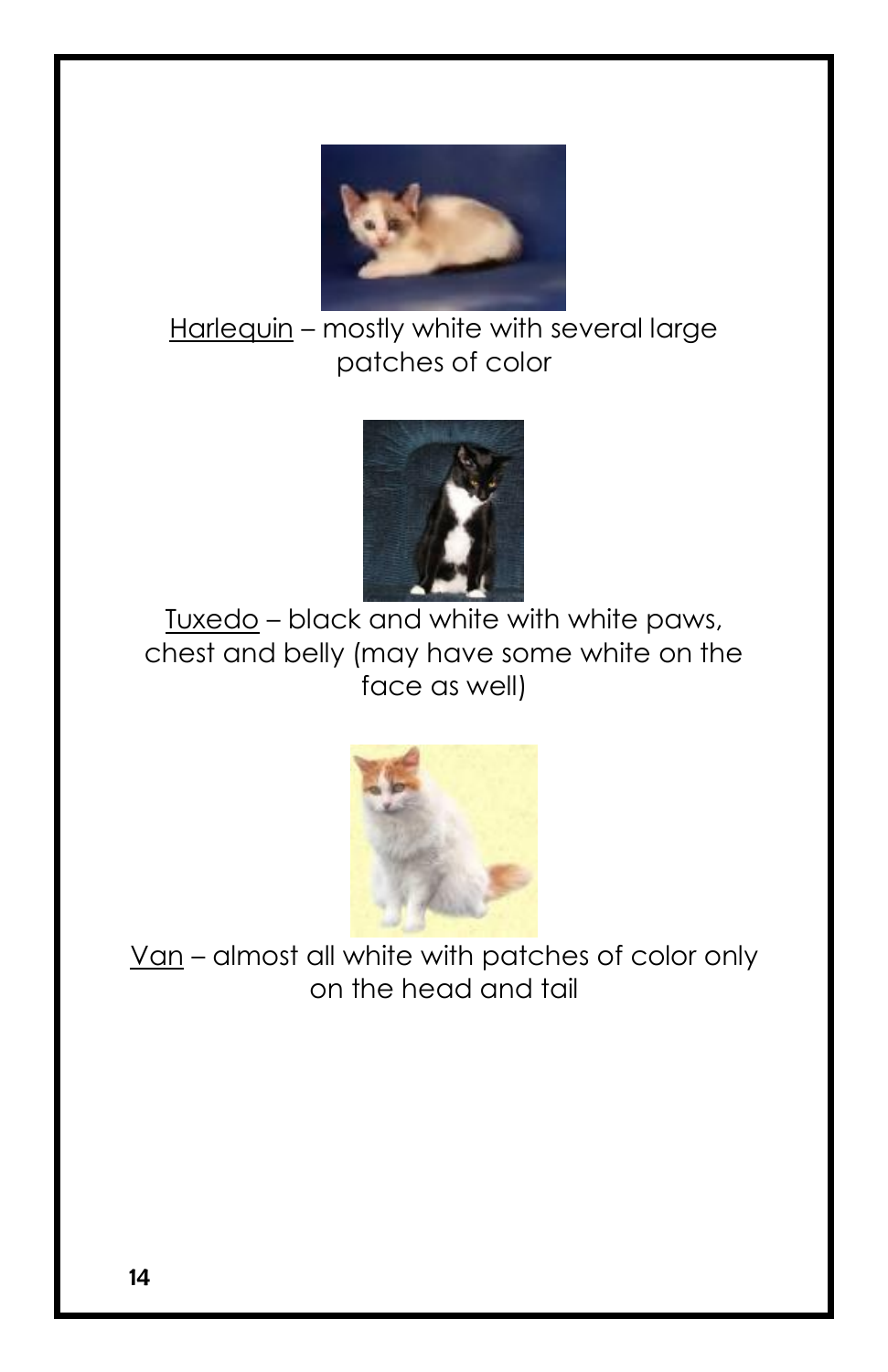

#### Calico – orange and black with patches of white



## Dilute Calico - blue and cream patches



## Tortoiseshell – black and red mottled pattern



Dilute Tortoiseshell – blue and cream mottled pattern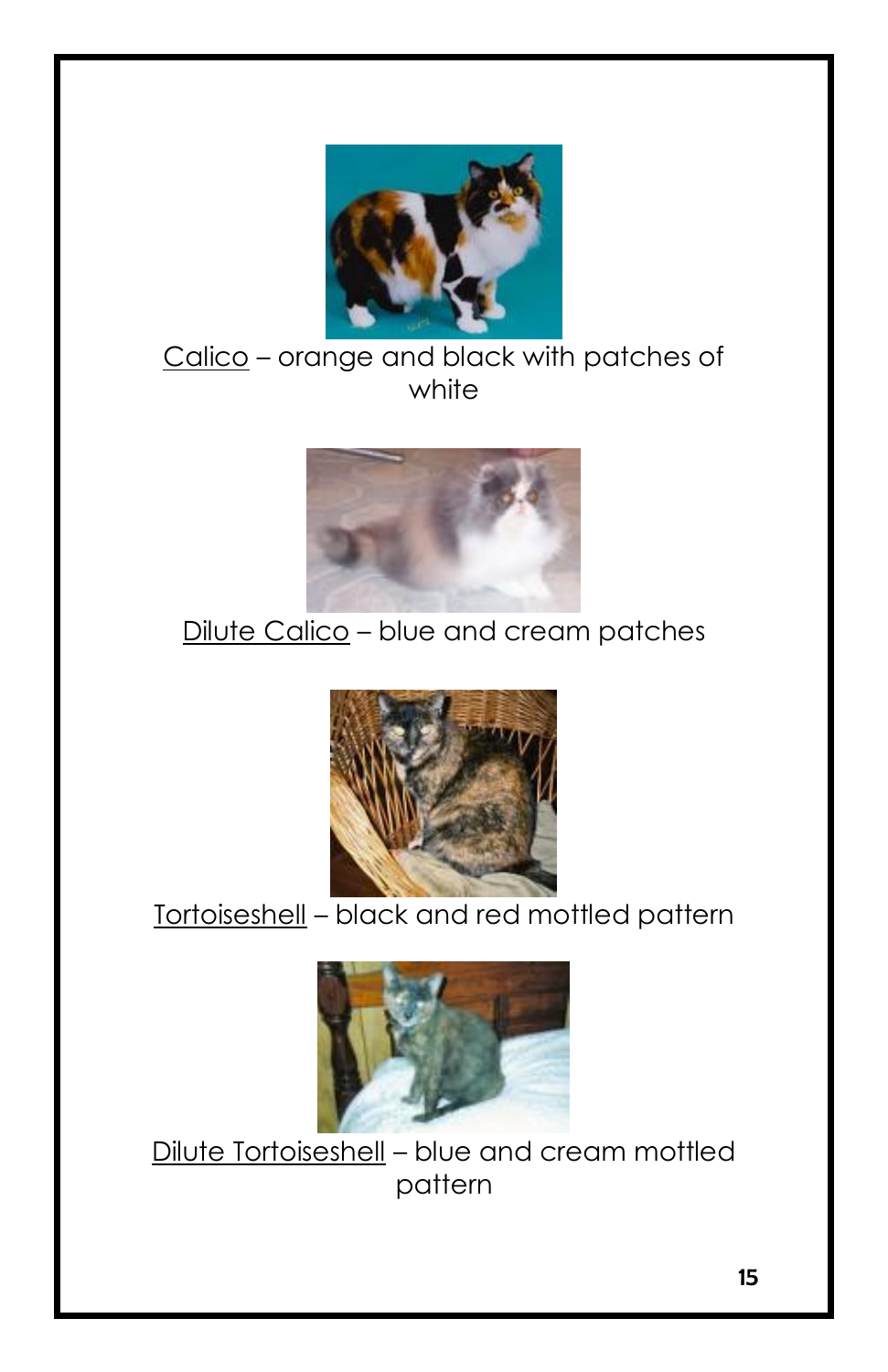

# Torbie – Tortie with Tabby pattern



#### Button – Colored cat with one or more white belly spots



#### Mitted – white on paws



Locket – small spots of white on the chest of an otherwise colored cat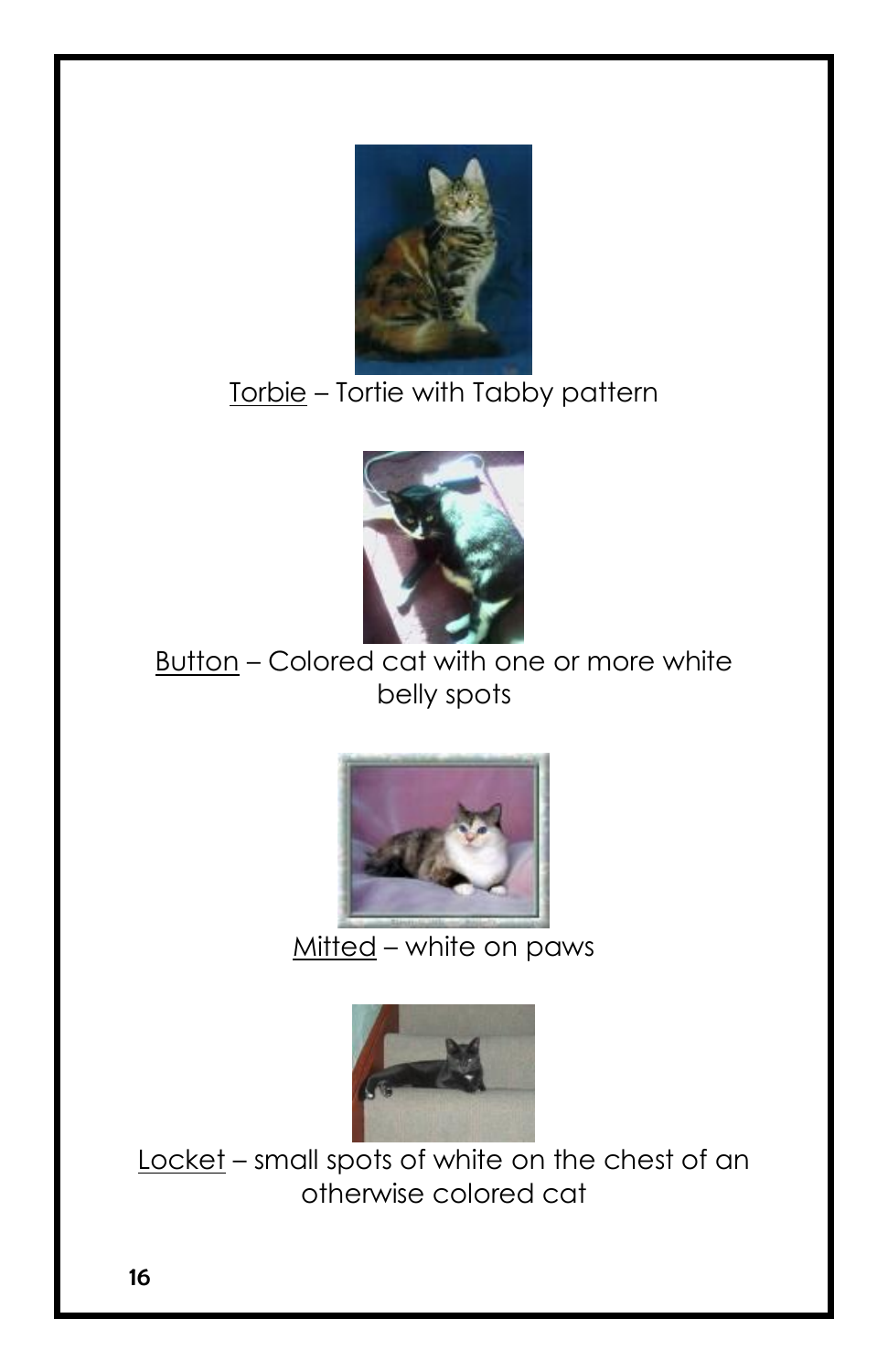## **Pointed Cats**

Pointed cats have darker points (face, paws, and tail) with a lighter color on the body. Pointed cats always have blue eyes.



# Colorpoint – unpatterned or solid points



# Tortie Point - Tortie patterns on points



Lynx Point – striped patterns on points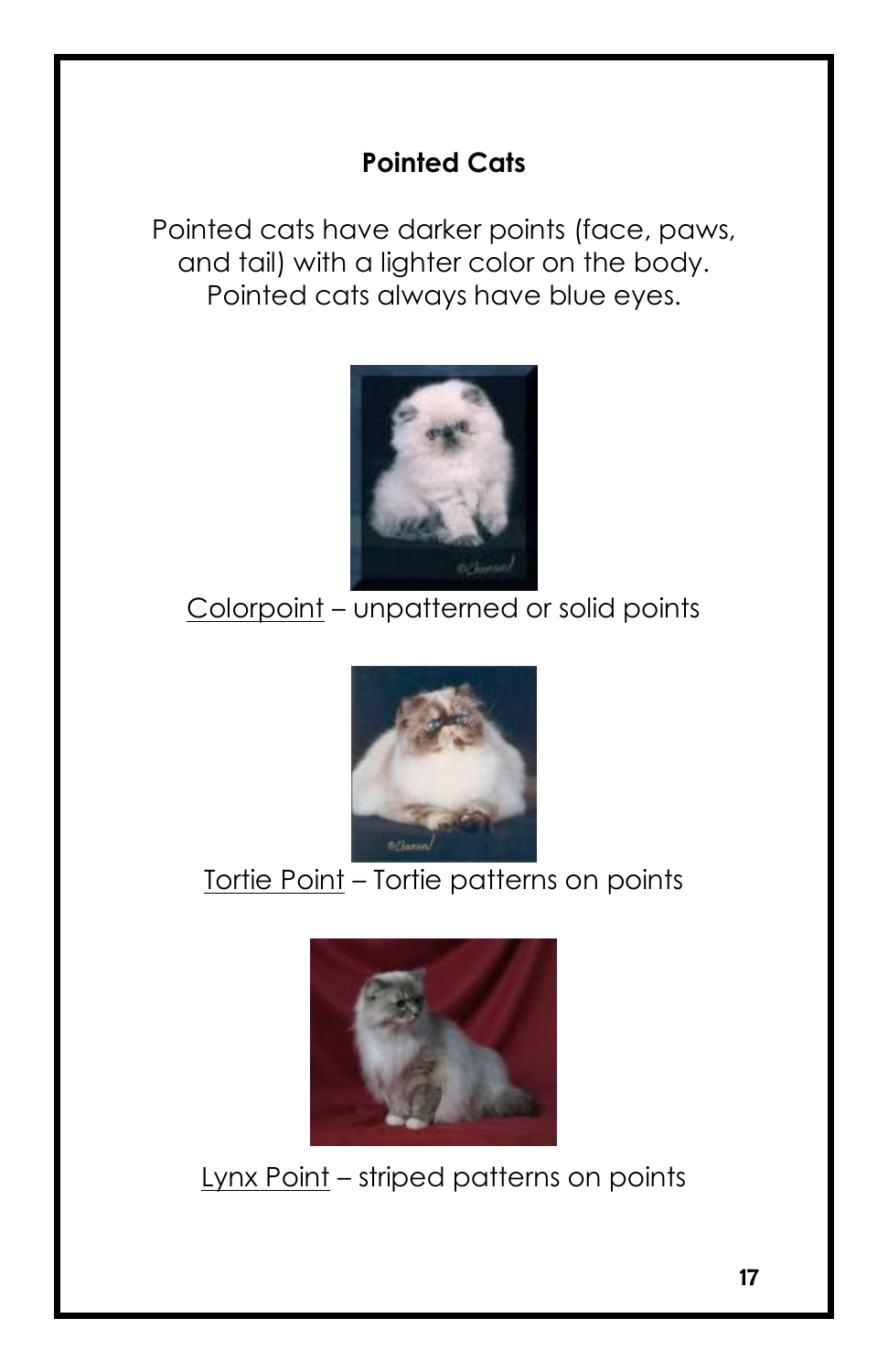

Tortie Lynx Point – striped and Tortie patterns on points

## **Distinguishing Pointed Colors**

Kittens are born creamy white with pink paw pads, noses and ears. Point color gradually develops over the first few weeks. Colors may not be fully developed until 1 year.

Blue Point or Lilac Point? – Check the nose leather and paw pads. A Blue Point has slate gray, a Lilac Point has lavender pink.

Blue Point or Blue/Cream Point? – Check the paw pads and nose leather. If the color is a mottled blue and pink, the cat is a Blue/Cream Point, not a Blue Point.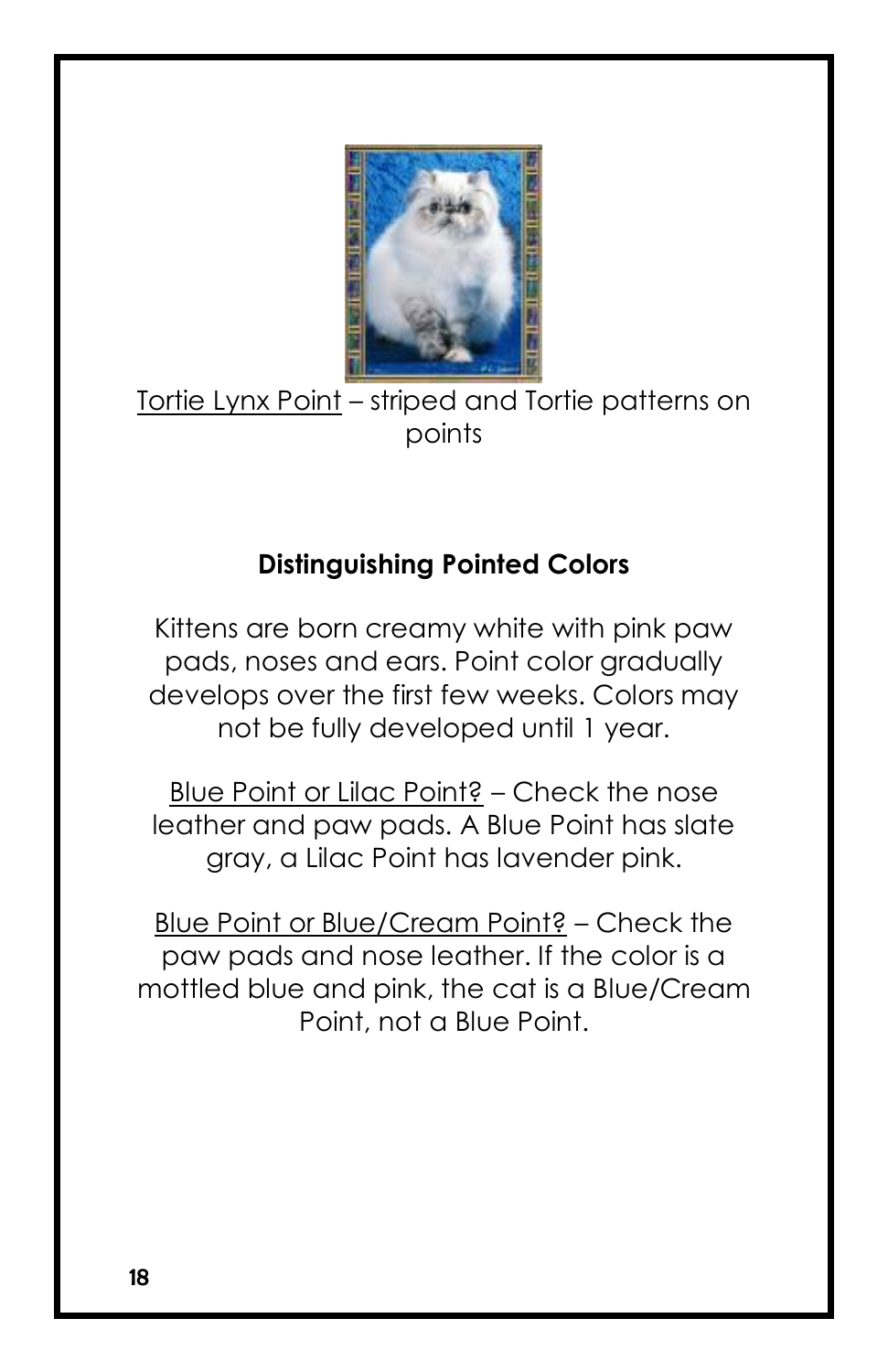

Seal Point or Chocolate Point? – Check the nose leather and paw pads. A Chocolate Point has cinnamon pink, the Seal Point has sealbrown.

Seal Point or Tortie Point? – Check the nose leather and paw pads. If they are mottled seal brown and flesh/pink, the cat is a Tortie Point, not a Seal Point.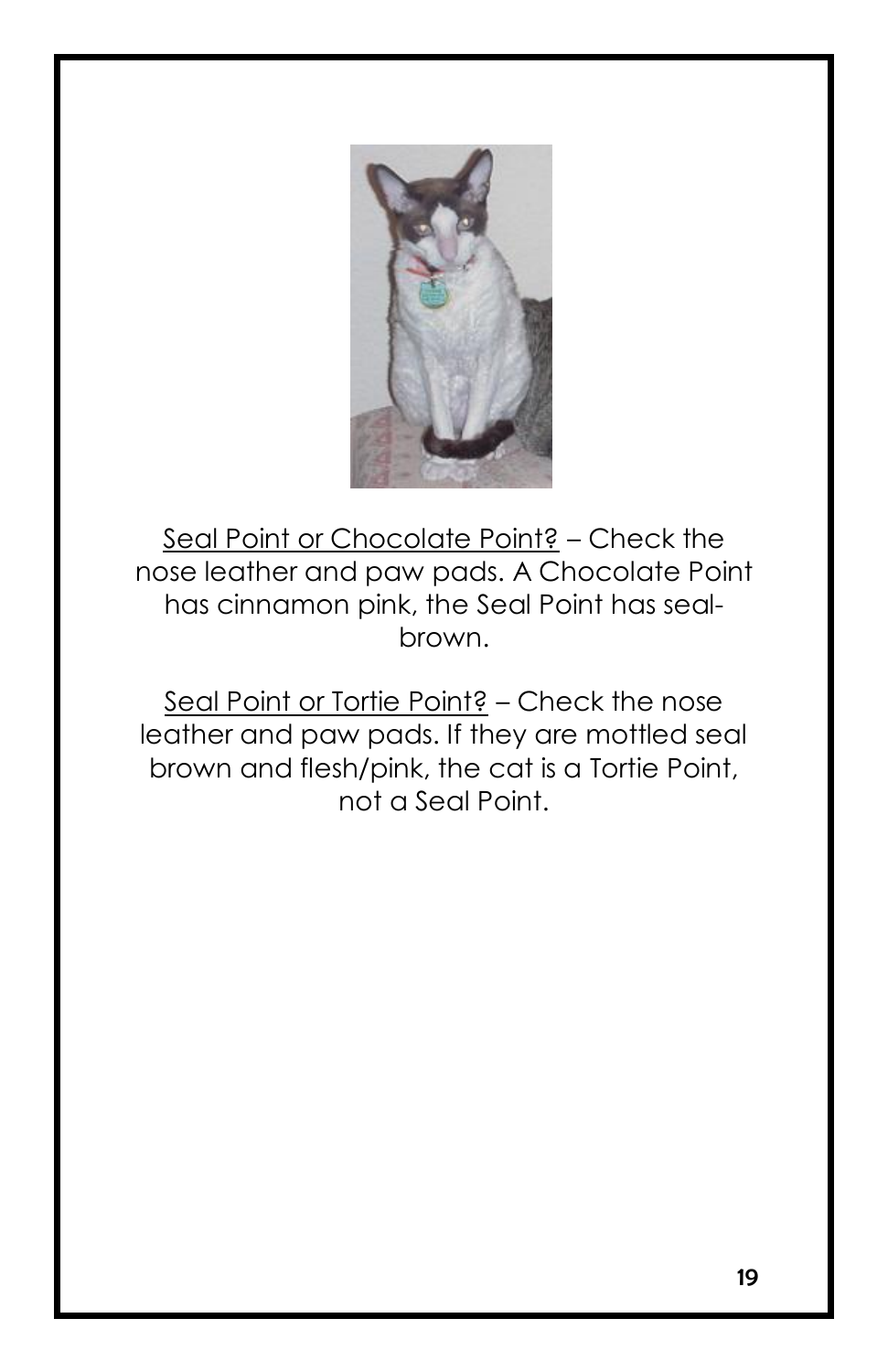#### **Smoke / Shaded**



Chinchillas – shaded cats in which the majority of the base of hair is light with 1/8 of the tip colored.



Shaded – much of the base of the hair is light with 1/4 of the tip colored



Smoke – half way up from the base is light with half of the tip colored